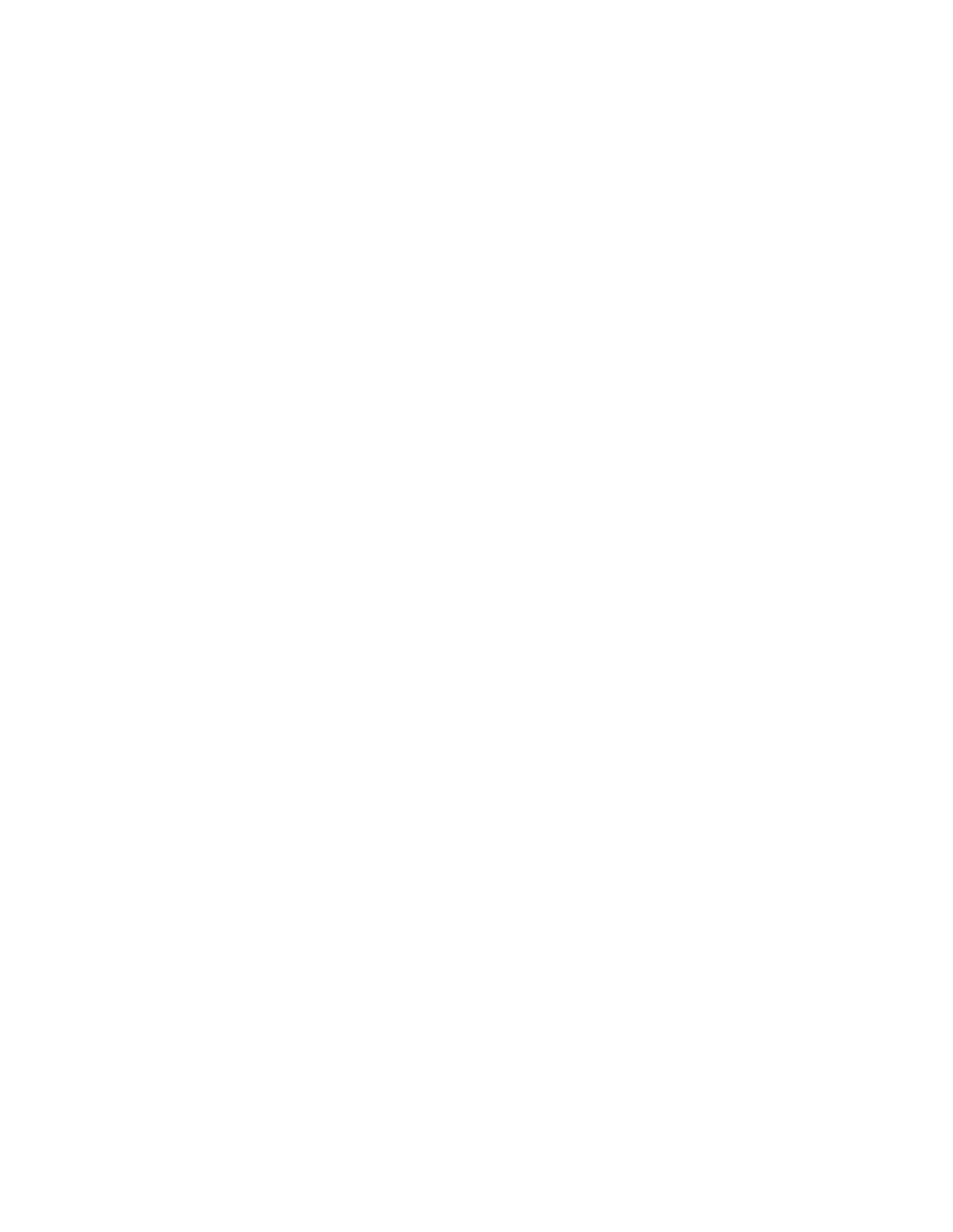



**Smoke Test Report and Summary** 

*Puyallup, WA* 

## **Background**

Hydromax USA's Sanitary Sewer Assessment project for The City of Puyallup was completed during the months of August and September of 2015.

Smoke testing identifies defects that allow extraneous flow into the collection system. Smoke testing is performed during dry weather periods so that soil moisture does not prevent the smoke from permeating through the soil. This approach helps to maximize the number of defects that can be identified.

This report includes the following items:

- Smoke Test Field Procedures
- Summary of Findings
- Sewer Lines With Defects Identified
- Severe Defects
- Defective Pipe Segment Summaries
- Pipe Segment Detail Sheets

#### **Smoke Test Field Procedures**

Prior to conducting smoke testing field work, notification was provided to the public located in the study area. The notices were distributed via door hangers. The public notices provided information about the purpose of smoke testing the sewers, the schedule, and what to do if smoke entered the house. The local fire and police departments were also notified of the smoke testing effort and schedule.

The door hangers were distributed to residents in the study area at least two to three days prior to the start of the smoke testing effort. Each morning during the smoke testing, the police and fire departments were notified of exact areas where smoke testing would be conducted that day.

Smoke was blown into the areas sanitary sewer system at the manholes using a high-volume, gasoline-fueled smoke blower. Non-hazardous smoke was produced by introducing petroleum hydrocarbon smoke fluid on the hot manifold of the blower. This permitted the continuous supply of smoke during the test, providing enough time for defects to be found and identified.

Each smoke test setup was conducted over a maximum of 1,000 ft of sanitary sewer pipeline. Complete overlap of smoked pipe segments occurred for all segments when possible. Photos were captured of each defect that was observed. The locations where smoke was observed were recorded with handheld, sub-meter accuracy GPS data collectors. Information regarding the characteristics of the defect and its surrounding area was also recorded. GPS coordinates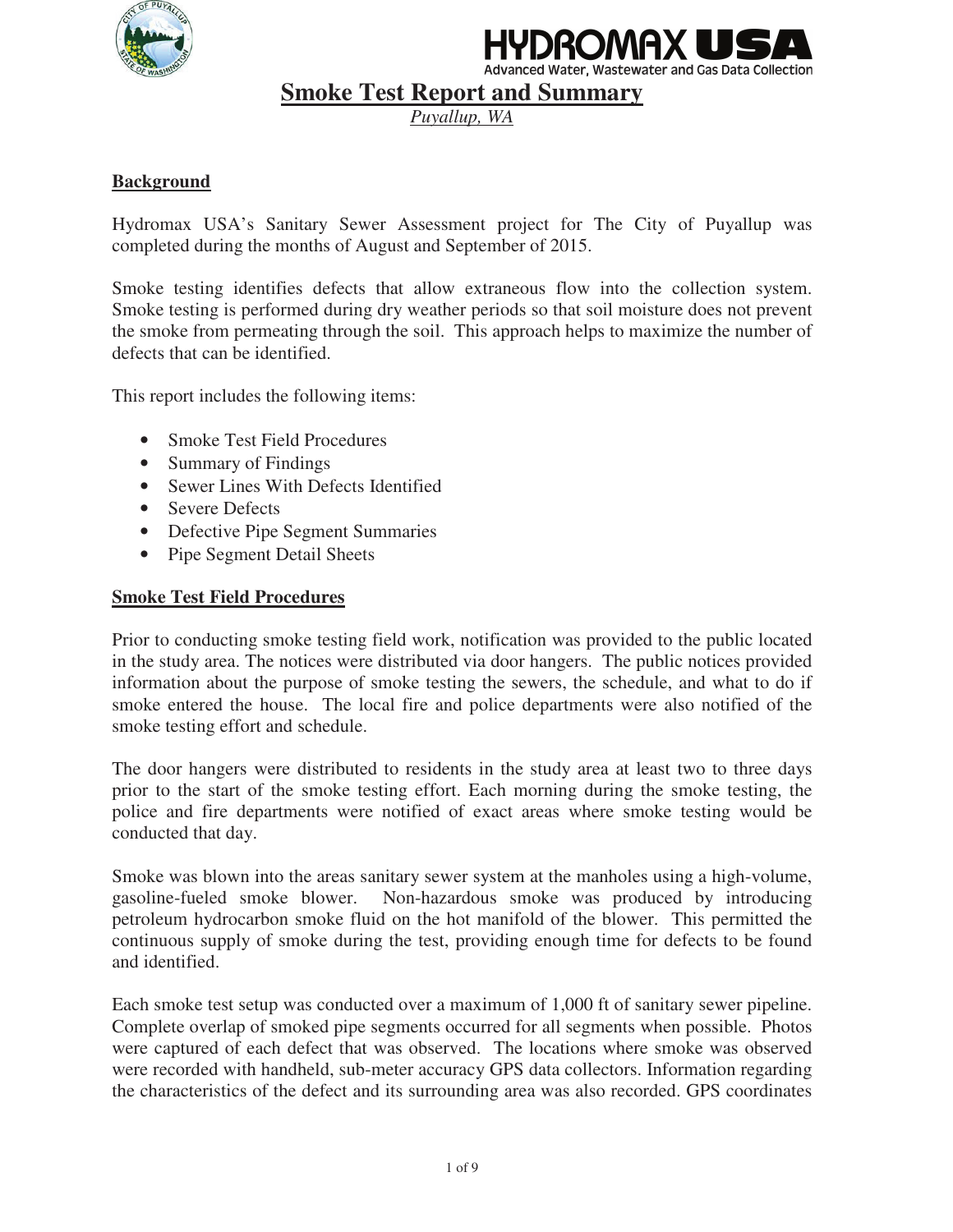



were collected for each of the manholes in the study area to document smoke coverage and provide precise measurements of the footage tested in this study. The location of each defect is presented with dimensions referenced to the nearest upstream manhole and pipe segment in the Detailed Findings section of the report.

#### **Summary of Findings**

Smoke testing was conducted from 8/24/2015 to 9/2/2015 on 96,575 linear feet of mainline gravity sewers. 213 defects were identified and documented during the smoke testing effort.

Shapefiles have been provided with the electronic copy of the reporting. These shapefiles document the pipe segments smoke tested and the location of defects. They show the pipe segments that were successfully smoke tested and the locations of defects that were identified.

Table 1 presents a summary of the smoke test results, including line segment count, total linear feet of sewer line smoke tested, and the number of defects identified.

#### **Table 1: Smoke Test Results Summary**

| <b>Smoke Test Results Summary</b>          |        |  |
|--------------------------------------------|--------|--|
| Total Number of Pipe Segments              | 413    |  |
| Total Linear Ft of Sewer Line Smoke Tested | 96,575 |  |
| Total Number of Defects Identified         | 188    |  |

#### **Sewer Lines with Defects Identified**

Table 2 presents a list of pipe segments which were found to have defects. It displays the number of defects observed per pipe segment. Table 2 is sorted by "Number of Defects" to present the pipe segments with the most defects observed first.

#### **Table 2: Sewer Lines with Defects Identified**

| <b>Upstream Manhole</b> | <b>Downstream Manhole</b> | <b>Number of Defects</b> |
|-------------------------|---------------------------|--------------------------|
| S5-02498                | S5-02499                  | 6                        |
| S5-01539                | S5-01541                  | 6                        |
| S5-03216                | S5-02349                  | 6                        |
| S5-02236-ST             | S5-02236                  | 6                        |
| S5-02503                | S5-02504                  | 5                        |
| S5-02618                | S5-02620                  | 5                        |
| S5-02460                | S5-02461                  | 5                        |
| S5-02497                | S5-02498                  | 5                        |
| S5-01543                | S5-01542                  | 5                        |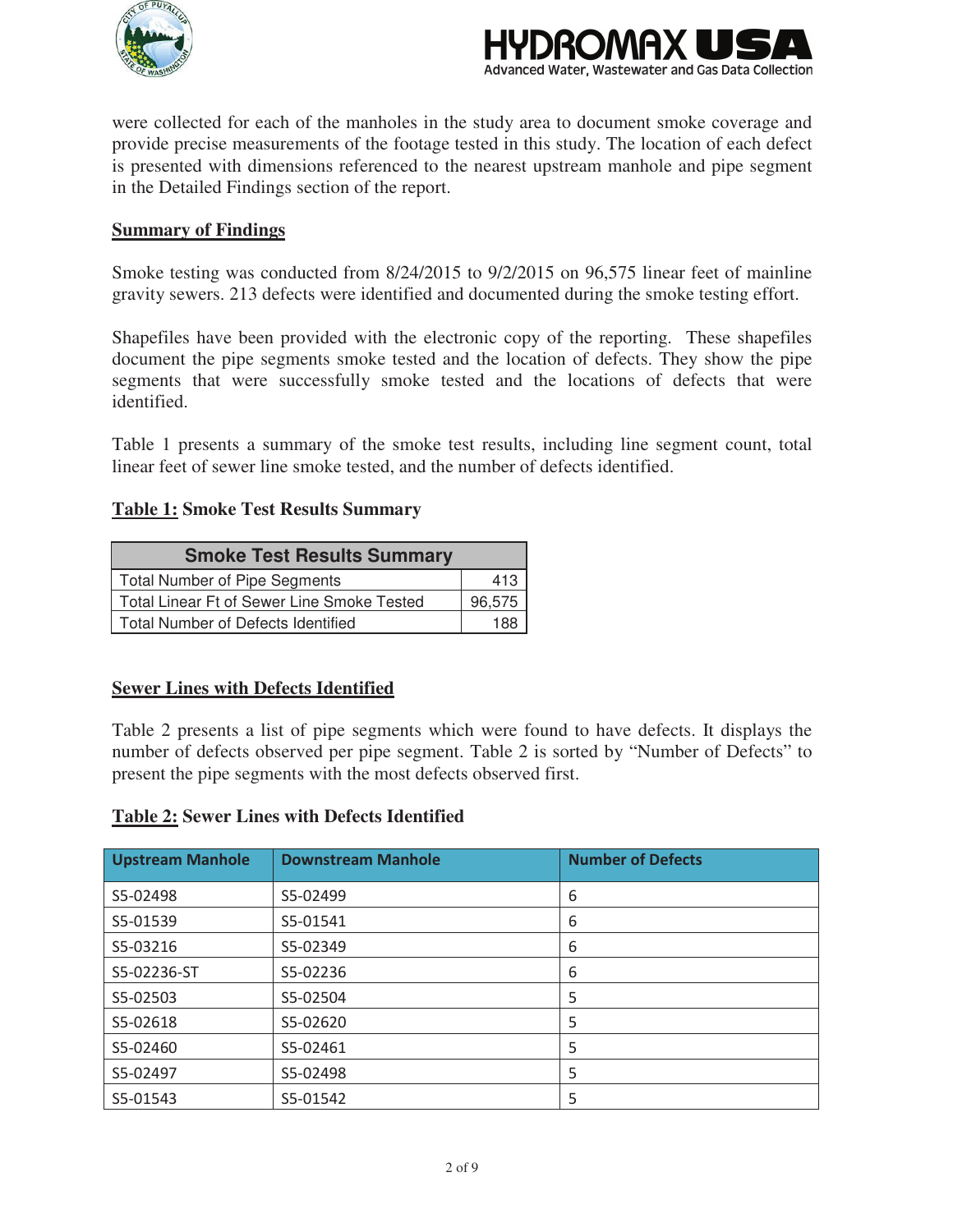



| <b>Upstream Manhole</b> | <b>Downstream Manhole</b> | <b>Number of Defects</b> |
|-------------------------|---------------------------|--------------------------|
| S5-02625                | S5-02628                  | 4                        |
| S5-02464A               | S5-02464                  | $\overline{4}$           |
| S5-02465                | S5-02466                  | 4                        |
| S5-02520                | S5-02452                  | 4                        |
| S5-02277                | S5-02349                  | 3                        |
| S5-02519                | S5-02520                  | 3                        |
| S5-02332                | S5-02330                  | 3                        |
| S5-01348                | S5-01346                  | 3                        |
| S5-02632-ST             | S5-02632                  | $\overline{2}$           |
| S5-02504                | S5-02505                  | $\overline{2}$           |
| S5-02617                | S5-02618                  | $\overline{2}$           |
| S5-02540                | S5-02541                  | $\overline{2}$           |
| S5-02541-ST             | S5-02541                  | $\overline{2}$           |
| S5-02601                | S5-02602                  | $\overline{2}$           |
| S5-02568                | S5-02569                  | $\overline{2}$           |
| S5-02469                | S5-03231                  | $\overline{2}$           |
| S5-01541                | S5-01542                  | $\overline{2}$           |
| S5-02345-ST             | S5-02345                  | $\overline{2}$           |
| S5-02534                | S5-02556                  | $\overline{2}$           |
| S5-02535                | S5-02531                  | $\overline{2}$           |
| S5-02517                | S5-02518                  | $\overline{2}$           |
| S5-02491-ST             | S5-02491                  | $\overline{2}$           |
| S5-02487-ST             | S5-02487                  | $\overline{2}$           |
| S5-02334                | S5-02335                  | $\overline{2}$           |
| S5-02339                | S5-02270                  | $\overline{2}$           |
| S5-02424                | S5-02423                  | $\overline{2}$           |
| S5-02427                | S5-02341                  | 2                        |
| S5-02237-ST             | S5-02237                  | $\overline{2}$           |
| S5-02448                | S5-02449                  | $\overline{2}$           |
| S5-01554                | S5-01632                  | $\overline{2}$           |
| S5-02592                | S5-02593                  | 1                        |
| S5-02631                | S5-02632                  | $\mathbf{1}$             |
| S5-02632                | S5-02633                  | 1                        |
| S5-02509-ST             | S5-02509                  | $\mathbf{1}$             |
| S5-02439                | S5-02438                  | $\mathbf{1}$             |
| S5-02442                | S5-02443                  | $\mathbf{1}$             |
| S5-02453                | S5-02454                  | $\mathbf{1}$             |
| S5-02454                | S5-02455                  | $\mathbf{1}$             |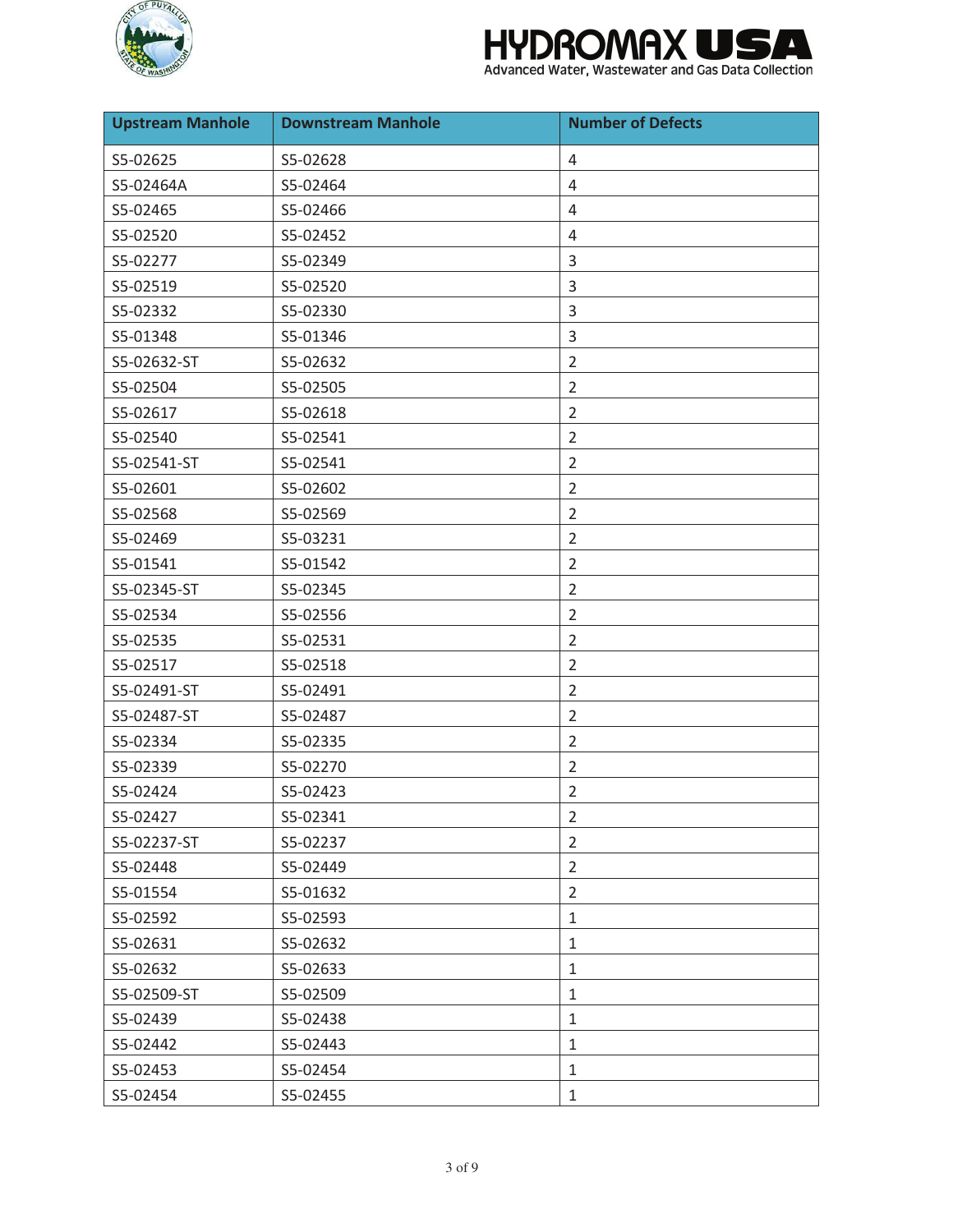



| <b>Upstream Manhole</b> | <b>Downstream Manhole</b> | <b>Number of Defects</b> |
|-------------------------|---------------------------|--------------------------|
| S5-02455-ST             | S5-02455                  | 1                        |
| S5-02533                | S5-02534                  | $\mathbf{1}$             |
| S5-02503-ST             | S5-02503                  | $\mathbf{1}$             |
| S5-02503                | S5-02509                  | $\mathbf{1}$             |
| S5-02437-ST             | S5-02437                  | $\mathbf{1}$             |
| S5-02635                | S5-02578                  | $\mathbf{1}$             |
| S5-02624                | S5-02623                  | 1                        |
| S5-02623                | S5-02625                  | $\mathbf{1}$             |
| S5-02653                | S5-02654                  | $\mathbf{1}$             |
| S5-02657                | S5-02618                  | $\mathbf{1}$             |
| S5-02616                | S5-02617                  | $\mathbf{1}$             |
| S5-02626                | S5-02627                  | $\mathbf{1}$             |
| S5-02502                | S5-02510                  | $\mathbf{1}$             |
| S5-03232                | S5-03233                  | 1                        |
| S5-02446                | S5-02438                  | $\mathbf{1}$             |
| S5-02479                | S5-02480                  | $\mathbf 1$              |
| S5-02474                | S5-02475                  | $\mathbf{1}$             |
| S5-02541                | S5-02542                  | $\mathbf{1}$             |
| S5-02498A               | S5-02498                  | $\mathbf{1}$             |
| S5-02611                | S5-02608                  | $\mathbf{1}$             |
| S5-02494                | S5-02495                  | $\mathbf{1}$             |
| S5-02511                | S5-02512                  | $\mathbf{1}$             |
| S5-02545                | S5-02546                  | $\mathbf{1}$             |
| S5-02546                | S5-00001                  | $\mathbf{1}$             |
| S5-01535                | S5-01536                  | $\mathbf{1}$             |
| S5-01537                | S5-01536                  | $\mathbf{1}$             |
| S5-01538                | S5-01539                  | $\mathbf{1}$             |
| S5-02558                | S5-01625                  | $\mathbf{1}$             |
| S5-01618                | S5-01619                  | $\mathbf{1}$             |
| S5-02385-ST             | S5-02385                  | $\mathbf{1}$             |
| S5-02276                | S5-02277                  | $\mathbf{1}$             |
| S5-02462                | S5-02463                  | $\mathbf{1}$             |
| S5-02466-ST             | S5-02466                  | $\mathbf{1}$             |
| S5-02549                | S5-02550                  | $\mathbf{1}$             |
| S5-02531                | S5-02530                  | $\mathbf{1}$             |
| S5-02527                | S5-02530                  | $\mathbf{1}$             |
| S5-02537                | S5-02518                  | $\mathbf{1}$             |
| S5-02521                | S5-02520                  | $\mathbf{1}$             |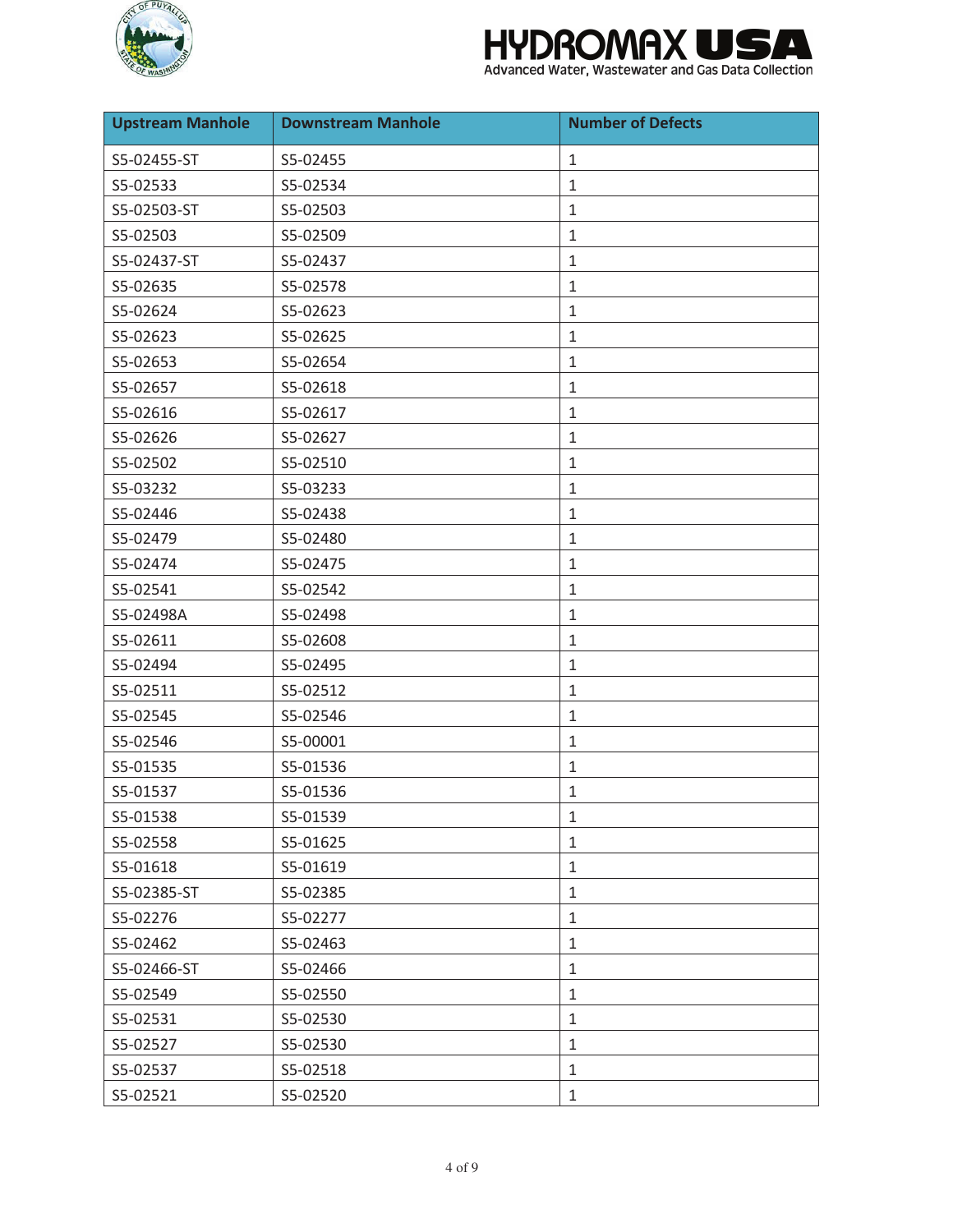



| <b>Upstream Manhole</b> | <b>Downstream Manhole</b> | <b>Number of Defects</b> |
|-------------------------|---------------------------|--------------------------|
| S5-02486-ST             | S5-02486                  | 1                        |
| S5-02524                | S5-02529                  | 1                        |
| S5-02529                | S5-02525                  | 1                        |
| S5-02525                | S5-02526                  | $\mathbf{1}$             |
| S5-02330                | S5-02334                  | $\mathbf{1}$             |
| S5-02335                | S5-02339                  | 1                        |
| S5-02270                | S5-02271                  | 1                        |
| S5-02344                | S5-02281                  | 1                        |
| S5-02422                | S5-02423                  | 1                        |
| S5-02342                | S5-02343                  | 1                        |
| S5-02596                | S5-02597                  | $\mathbf{1}$             |
| S5-02600                | S5-03231                  | 1                        |
| S5-02273-ST             | S5-02273                  | 1                        |
| S5-01368                | S5-01369                  | 1                        |
| S5-01378                | S5-01344                  | 1                        |
| S5-01382-ST             | S5-01383                  | 1                        |
| S5-01550                | S5-01551                  | $\mathbf{1}$             |
| S5-01634                | S5-01611                  | 1                        |
| S5-01611                | S5-01614                  | 1                        |
| S5-01440                | S5-01441                  | 1                        |
| S5-02430                | S5-02517                  | 1                        |

## **Severe Defects**

A severe defect is regularly associate with one of three different types of defects: Catch Basins, Downspouts, and Drainage Ditches. Based on our findings, there are 82 severe defects to report at this time.

#### **Table 3: Severe Defects Identified**

| Defect Type | <b>Upstream MH</b> | <b>Downstream MH</b> | <b>Defect Location</b> | <b>Comments</b> |
|-------------|--------------------|----------------------|------------------------|-----------------|
|             |                    |                      | 905 8th Ave            | N/A             |
| Catch Basin | S5-02533           | S5-02534             | <b>NW</b>              |                 |
| Catch Basin | S5-02455-ST        | S5-02455             | 816 8th St NW          | N/A             |
| Catch Basin | S5-02454           | S5-02455             | 825 8th St NW          | N/A             |
| Catch Basin | S5-02632           | S5-02633             | 315 4th Ave            | N/A             |
|             |                    |                      | 308 4th Ave            | N/A             |
| Catch Basin | S5-02631           | S5-02632             | <b>NE</b>              |                 |
| Catch Basin | S5-02618           | S5-02620             | 813 4th St NE          | N/A             |
| Catch Basin | S5-02625           | S5-02628             | 816 4th St NE          | N/A             |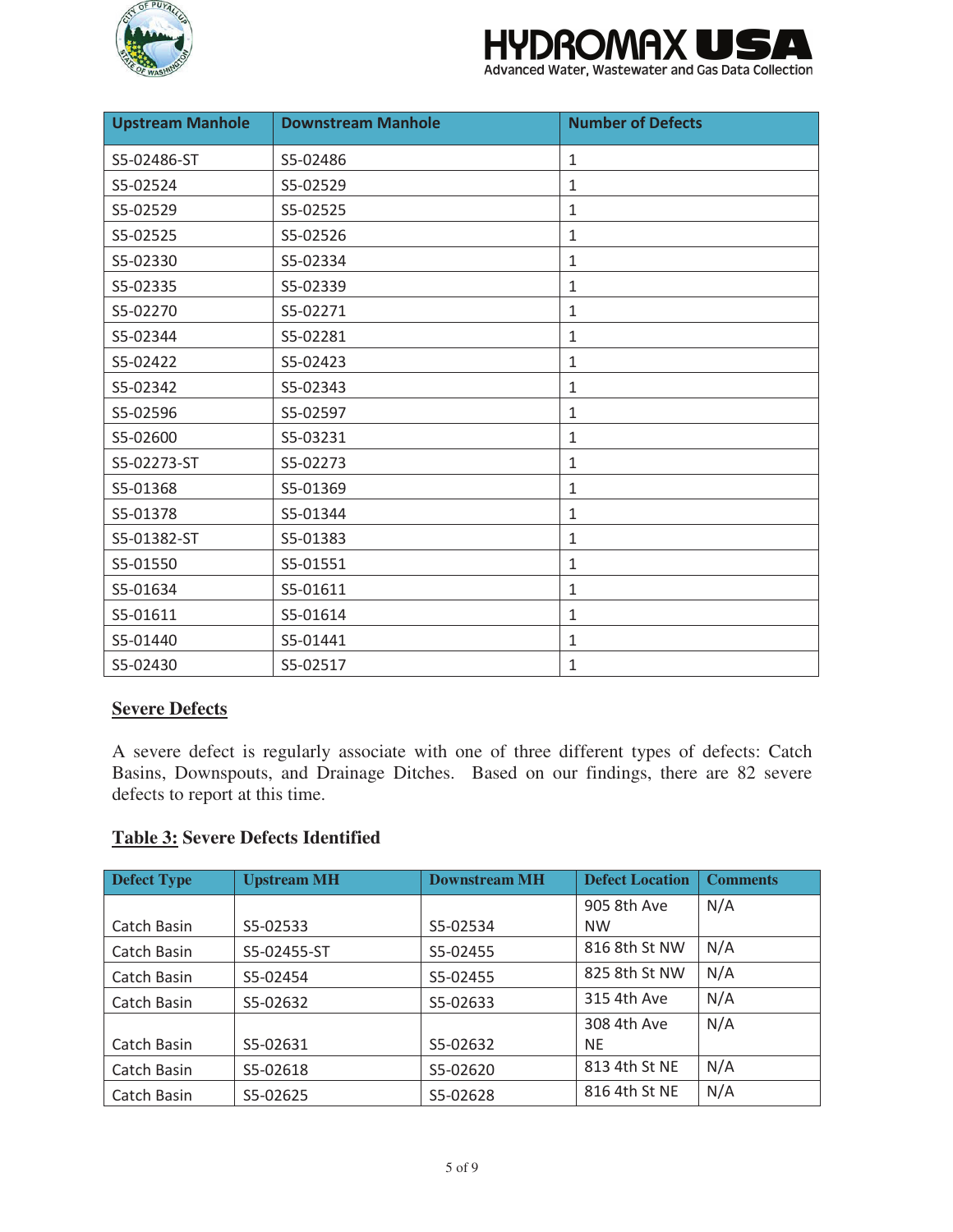

#### **HYDROMAXI** W W

| <b>Defect Type</b> | <b>Upstream MH</b> | <b>Downstream MH</b> | <b>Defect Location</b> | <b>Comments</b>               |
|--------------------|--------------------|----------------------|------------------------|-------------------------------|
| Catch Basin        | S5-02617           | S5-02618             | 703 4th St NW          | N/A                           |
| Catch Basin        | S5-02616           | S5-02617             | 703 4th St NW          | N/A                           |
| Catch Basin        | S5-02617           | S5-02618             | 704 4th St NW          | N/A                           |
|                    |                    |                      | 714 4th St NW          | In the                        |
| Catch Basin        | S5-02618           | S5-02620             |                        | driveway.                     |
|                    |                    |                      | 4th St NW &            | N/A                           |
| Catch Basin        | S5-02624           | S5-02623             | 10th Ave NE            |                               |
|                    |                    |                      | 100 River Rd           | Major leak                    |
|                    |                    |                      |                        | potential                     |
|                    |                    |                      |                        | because it is<br>located in a |
| Catch Basin        | S5-02511           | S5-02512             |                        | car wash.                     |
|                    |                    |                      | 711 North              | N/A                           |
| Catch Basin        | S5-02498           | S5-02499             | Meridian               |                               |
|                    |                    |                      | 711 North              | N/A                           |
| Catch Basin        | S5-02498           | S5-02499             | Meridian               |                               |
|                    |                    |                      | 711 North              | N/A                           |
| Catch Basin        | S5-02498           | S5-02499             | Meridian               |                               |
|                    |                    |                      | 711 North              | N/A                           |
| Catch Basin        | S5-02498           | S5-02499             | Meridian               |                               |
|                    |                    |                      | 711 North              | N/A                           |
| Catch Basin        | S5-02611           | S5-02608             | Meridian               |                               |
|                    |                    |                      | 711 North              | N/A                           |
| Catch Basin        | S5-02498           | S5-02499             | Meridian               |                               |
|                    |                    |                      | 711 North              | N/A                           |
| Catch Basin        | S5-02498           | S5-02499             | Meridian               |                               |
|                    |                    |                      | 711 North<br>Meridian  | N/A                           |
| Catch Basin        | S5-02498A          | S5-02498             | 711 North              | N/A                           |
| Catch Basin        | S5-02497           | S5-02498             | Meridian               |                               |
| Catch Basin        | S5-02541-ST        | S5-02541             | 408 2nd St NW          | Parking lot.                  |
|                    |                    |                      | 239 West               | Loading dock.                 |
| Catch Basin        | S5-02474           | S5-02475             | <b>Stewart Ave</b>     |                               |
|                    |                    |                      | 100 River Rd           | A large access                |
|                    |                    |                      |                        | panel is                      |
| Catch Basin        | S5-02494           | S5-02495             |                        | smoking.                      |
|                    |                    |                      | 606N                   | N/A                           |
| Catch Basin        | S5-02497           | S5-02498             | Meridian               |                               |
| Catch Basin        | S5-02466-ST        | S5-02466             | 3rd Ave NW             | N/A                           |
|                    |                    |                      | 2308 5th St            | N/A                           |
| Catch Basin        | S5-02465           | S5-02466             | <b>NW</b>              |                               |
| Catch Basin        | S5-02464A          | S5-02464             | W Main Ave             | N/A                           |
|                    |                    |                      | 601 W Main             | N/A                           |
| Catch Basin        | S5-02464A          | S5-02464             | Ave                    |                               |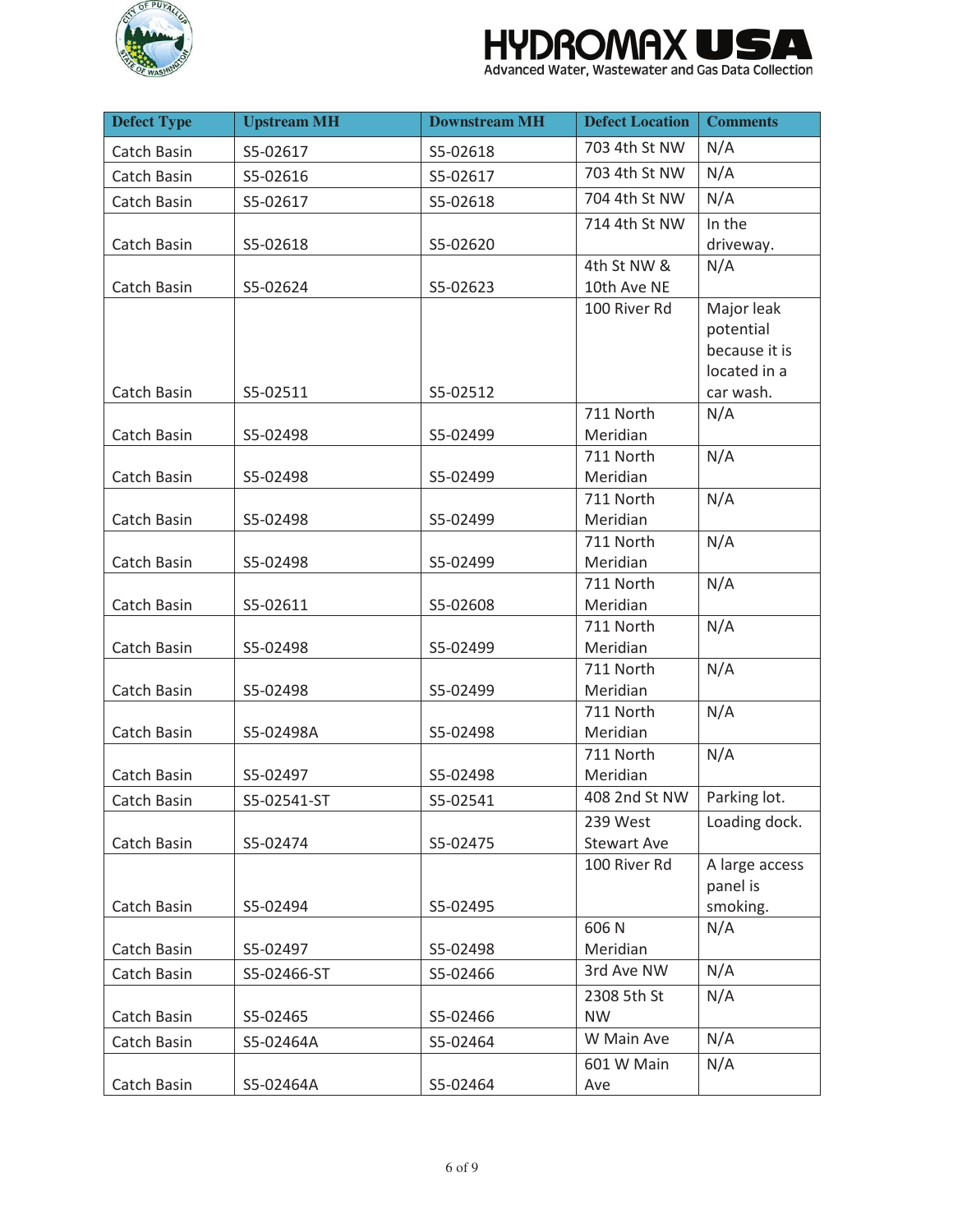

#### **HYDROMAXI** W W

| <b>Defect Type</b> | <b>Upstream MH</b> | <b>Downstream MH</b> | <b>Defect Location</b>      | <b>Comments</b> |
|--------------------|--------------------|----------------------|-----------------------------|-----------------|
|                    |                    |                      | 601 W Main                  | N/A             |
| Catch Basin        | S5-02464A          | S5-02464             | Ave                         |                 |
| Catch Basin        | S5-02385-ST        | S5-02385             | 330 4TH St SW               | N/A             |
|                    |                    |                      | 1128 8th Ave                | N/A             |
| Catch Basin        | S5-01543           | S5-01542             | <b>NW</b>                   |                 |
|                    |                    |                      | 1201 West                   | N/A             |
| Catch Basin        | S5-01535           | S5-01536             | Stewart                     |                 |
|                    |                    |                      | 1216 8th Ave                | Driveway.       |
| Catch Basin        | S5-01543           | S5-01542             | <b>NW</b><br>208 7th Ave    | N/A             |
| Catch Basin        | S5-01539           | S5-01541             | <b>NW</b>                   |                 |
|                    |                    |                      | 208 7th Ave                 | N/A             |
| Catch Basin        | S5-01541           | S5-01542             | <b>NW</b>                   |                 |
|                    |                    |                      | 1106 7th Ave                | N/A             |
| Catch Basin        | S5-02527           | S5-02530             | <b>NW</b>                   |                 |
|                    |                    |                      | 1214 8th Ave                | N/A             |
| Catch Basin        | S5-01543           | S5-01542             | <b>NW</b>                   |                 |
|                    |                    |                      | 1125 8th Ave                | N/A             |
| Catch Basin        | S5-01543           | S5-01542             | <b>NW</b>                   |                 |
| Catch Basin        | S5-02534           | S5-02556             | 820 9th St NW               | N/A             |
| Catch Basin        | S5-02534           | S5-02556             | 820 9th St NW               | N/A             |
| Catch Basin        | S5-02521           | S5-02520             | 617 9th St NW               | N/A             |
|                    |                    |                      | 804 7th Ave                 | N/A             |
| Catch Basin        | S5-02520           | S5-02452             | <b>NW</b>                   |                 |
| Catch Basin        | S5-02491-ST        | S5-02491             | 517 8th St NW               | N/A             |
|                    |                    |                      | 9th St NW &                 | N/A             |
| Catch Basin        | S5-02517           | S5-02518             | 5th Ave NW                  |                 |
|                    |                    |                      | 9th St NW &                 | N/A             |
| Catch Basin        | S5-02517           | S5-02518             | 5th Ave NW                  |                 |
| Catch Basin        | S5-02537           | S5-02518             | 9th St NW &                 | N/A             |
|                    |                    |                      | 5th Ave NW<br>617 9th St NW | N/A             |
| Catch Basin        | S5-02519           | S5-02520             | 606 9th St NW               | N/A             |
| Catch Basin        | S5-02519           | S5-02520             |                             |                 |
| Catch Basin        | S5-02519           | S5-02520             | 606 9th St NW               | N/A             |
| Catch Basin        | S5-02486-ST        | S5-02486             | 400 8th St NW               | N/A             |
|                    |                    |                      | 635 4th Ave                 | N/A             |
| Catch Basin        | S5-02334           | S5-02335             | <b>NE</b>                   |                 |
| Catch Basin        |                    |                      | 635 4th Ave<br><b>NE</b>    | N/A             |
|                    | S5-02334           | S5-02335             | Orchard St                  | N/A             |
| Catch Basin        | S5-02237-ST        | S5-02237             |                             |                 |
| Catch Basin        | S5-02422           | S5-02423             | 2nd Ave NW                  | N/A             |
| Catch Basin        | S5-02487-ST        | S5-02487             | 511 6th St NW               | N/A             |
| Catch Basin        | S5-02487-ST        | S5-02487             | 518 6th St NW               | N/A             |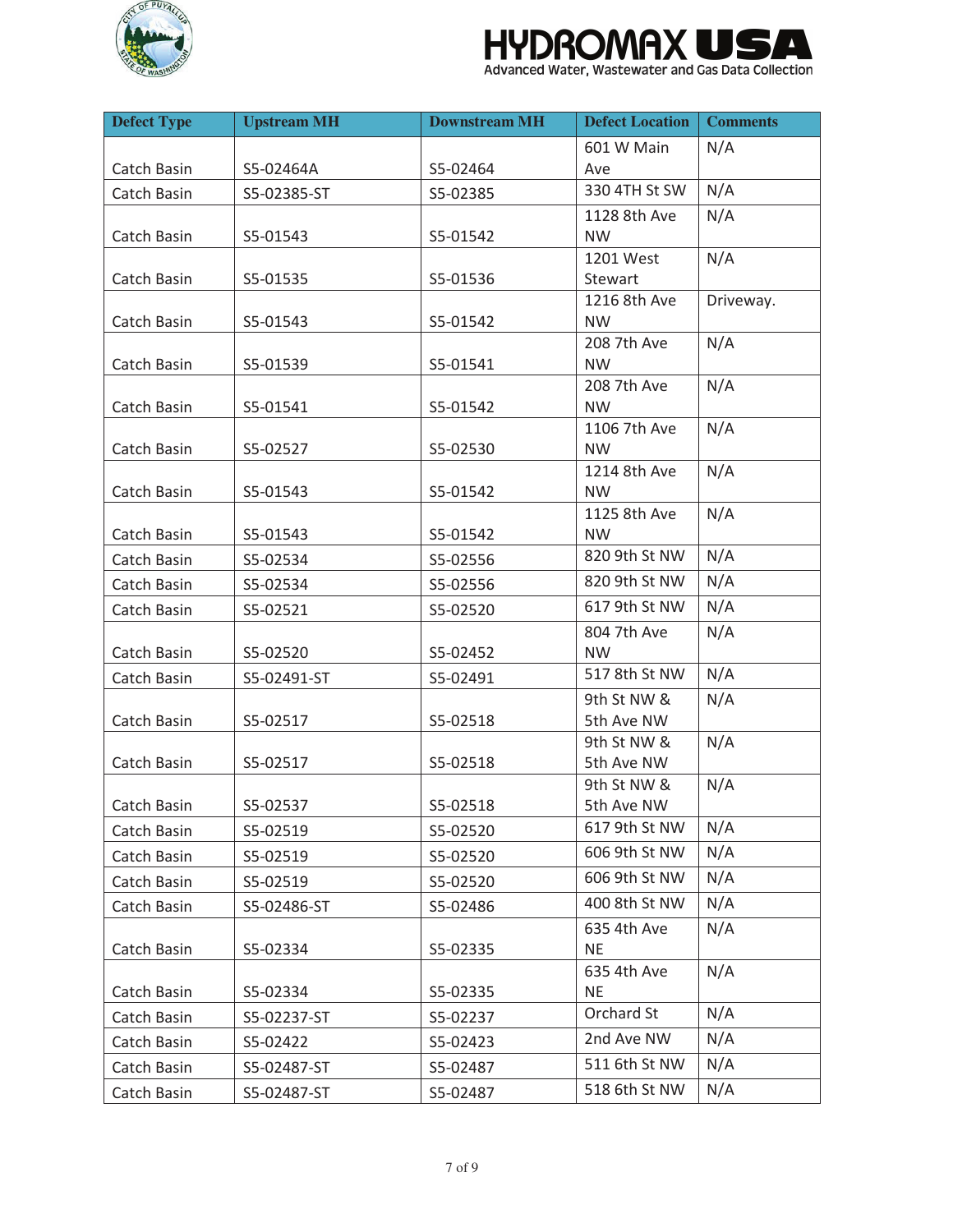



| <b>Defect Type</b> | <b>Upstream MH</b> | <b>Downstream MH</b> | <b>Defect Location</b>     | <b>Comments</b>             |
|--------------------|--------------------|----------------------|----------------------------|-----------------------------|
| <b>Catch Basin</b> | S5-02236-ST        | S5-02236             | 911 W Pioneer              | N/A                         |
|                    |                    |                      | 1011W                      | N/A                         |
| Catch Basin        | S5-02524           | S5-02529             | <b>Stewart Ave</b>         |                             |
|                    |                    |                      | <b>West Pioneer</b>        | In the middle               |
|                    |                    |                      | & 2nd St SE                | of splash                   |
| Catch Basin        | S5-02273-ST        | S5-02273             |                            | water park.                 |
|                    |                    |                      | 1907 13th Ave              | N/A                         |
| Catch Basin        | S5-01348           | S5-01346             | <b>NW</b>                  |                             |
|                    |                    |                      | 1114 20th St               | N/A                         |
| Catch Basin        | S5-01348           | S5-01346             | <b>NW</b>                  |                             |
| Catch Basin        | S5-01440           | S5-01441             | 1702 10th Ave<br><b>NW</b> | N/A                         |
|                    |                    |                      | 812 8th St NW              | N/A                         |
| Downspout          | S5-02453           | S5-02454             |                            |                             |
|                    |                    |                      | 410 2nd Ave<br><b>NE</b>   | Piping from<br>disconnected |
| Downspout          | S5-02592           | S5-02593             |                            | downspout.                  |
|                    |                    |                      | 512 7th Ave                | Multiple                    |
| Downspout          | S5-02437-ST        | S5-02437             | <b>NW</b>                  | gutters.                    |
|                    |                    |                      | 417 4th Ave                | N/A                         |
| Downspout          | S5-02632-ST        | S5-02632             | <b>NE</b>                  |                             |
| Downspout          | S5-02509-ST        | S5-02509             | 717 3rd St NW              | N/A                         |
|                    |                    |                      | 728 2nd St NW              | Left and                    |
|                    |                    |                      |                            | center                      |
| Downspout          | S5-02504           | S5-02505             |                            | downspouts.                 |
| Downspout          | S5-02626           | S5-02627             | 510 3rd St NE              | N/A                         |
| Downspout          | S5-02503           | S5-02504             | 721 2nd St NW              | N/A                         |
| Downspout          | S5-02503           | S5-02504             | 721 2nd St NW              | N/A                         |
|                    |                    |                      | 723 2nd St NW              | Multiple                    |
| Downspout          | S5-02503           | S5-02504             |                            | downspouts.                 |
|                    |                    |                      | 122 5th Ave                | N/A                         |
| Downspout          | S5-03232           | S5-03233             | <b>NW</b>                  |                             |
| Downspout          | S5-02653           | S5-02654             | 504 5th St NW              | N/A                         |
| Downspout          | S5-03216           | S5-02349             | W Meeker St                | N/A                         |
|                    |                    |                      | 427 North                  | N/A                         |
| Downspout          | S5-02469           | S5-03231             | Meridian                   |                             |
|                    |                    |                      | 710 6th Ave                | N/A                         |
| Downspout          | S5-02491-ST        | S5-02491             | <b>NW</b>                  |                             |
| Downspout          | S5-02236-ST        | S5-02236             | 911 W Pioneer              | N/A                         |
| Downspout          | S5-02600           | S5-03231             | 436 2nd St NE              | N/A                         |
|                    |                    |                      | 820 15th St                | N/A                         |
| Downspout          | S5-01554           | S5-01632             | <b>NW</b>                  |                             |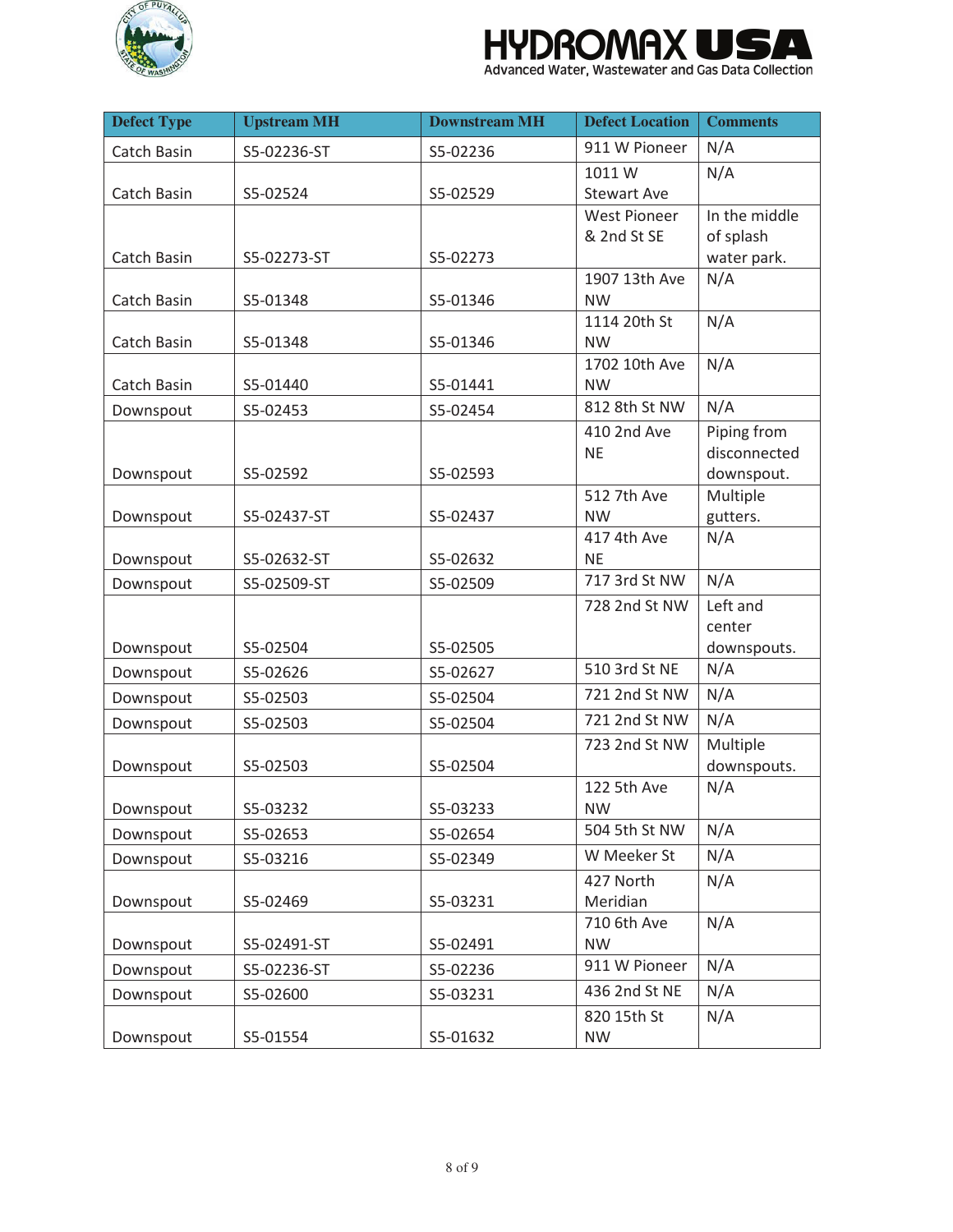



#### **Defective Pipe Segment Summaries**

Prior to each basin's detail sheets, a defective or non-defective summary table is provided in order to quickly reference those pipe segments with or without defects in each basin, as well as their pipe lengths and number of defects.

#### **Pipe Segment Detail Sheets**

Detail sheets for each pipe segment are presented to show the location of the pipe segment and any associated defects that were found during the smoke test inspection. The defects are presented with detailed dimensions from the nearest pipe segment and upstream manhole to facilitate easy location in the field. Other details such as defect type, smoke rate, drainage area, elevation, address, comments, and photos are provided. The supplementary volumes of this report contain the pipe segment detail sheets. The detail sheets for the project are grouped by the pipe segments with defects and those without. The purpose of the detail sheets showing no defects is to document the full coverage of the smoke testing and record that no defects were found when appropriate.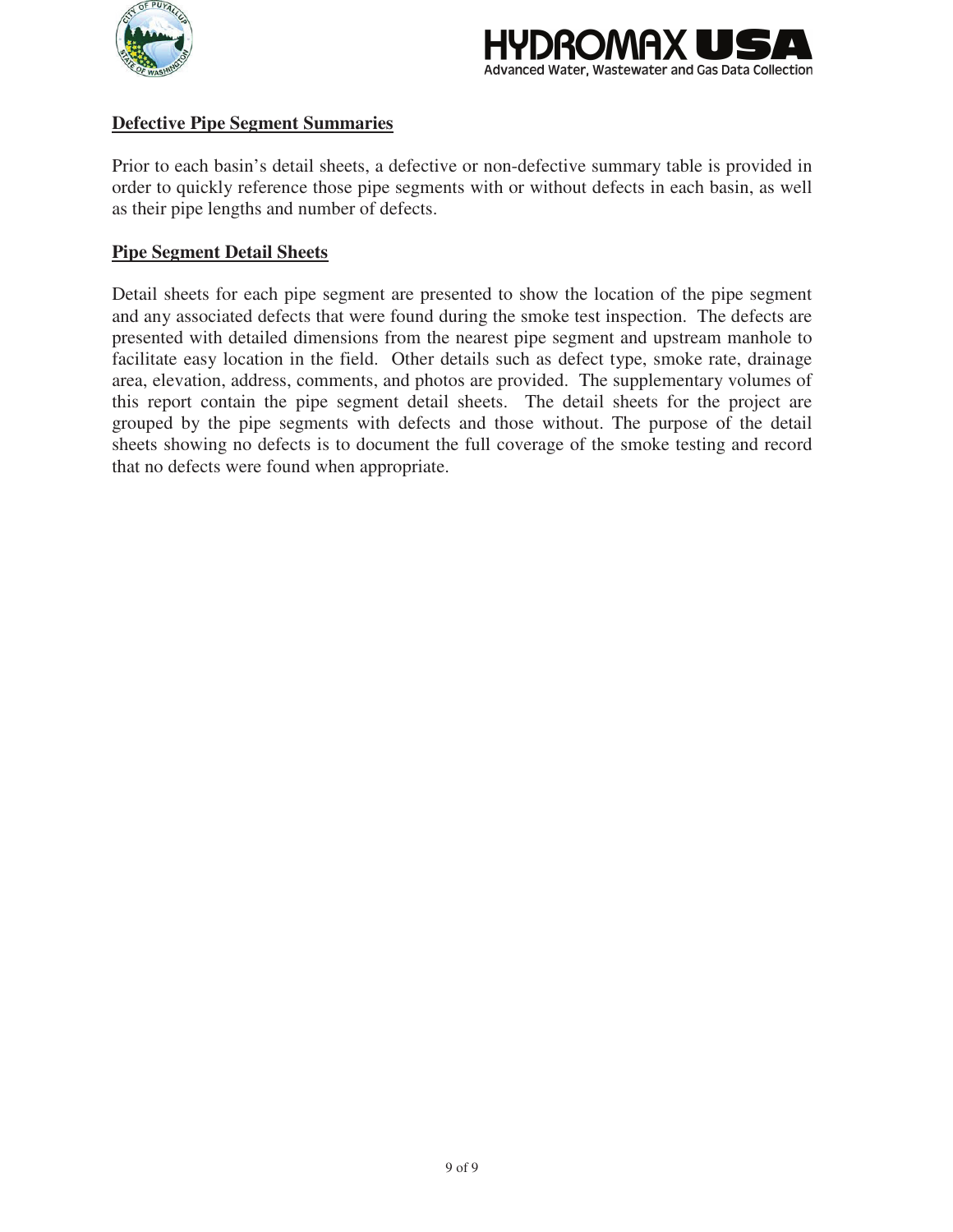